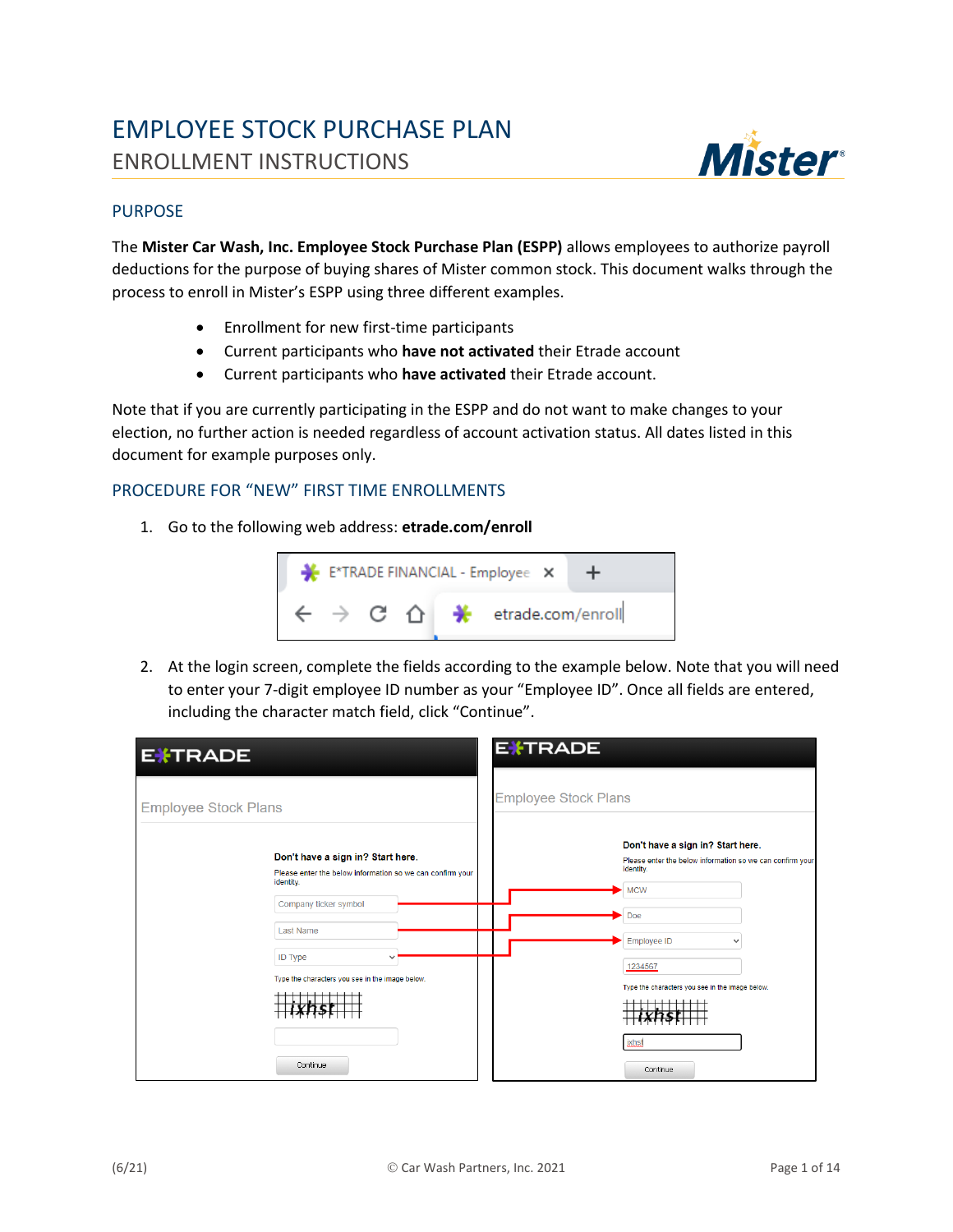

3. Select a challenge question and enter your answer. Make sure you remember your answer for future logins.

| <b>EXTRADE</b>                                                                                                                                             |
|------------------------------------------------------------------------------------------------------------------------------------------------------------|
| <b>Employee Stock Plans</b>                                                                                                                                |
| <b>Your Challenge Question</b><br>Enter the response to your Challenge Question below.<br>Your Question: What is the name of the street where you grew up? |
| <b>Your Answer</b><br>Continue                                                                                                                             |

4. On the next screen, click "Change Enrollment". Note that the "Active Offering Periods" will vary as different "Offering Periods" are available for enrollment.

|              | <b>ESPP Enrollment</b>                                                       |                            |                                      |               |                         |                                  |                      | English $\sim$       |
|--------------|------------------------------------------------------------------------------|----------------------------|--------------------------------------|---------------|-------------------------|----------------------------------|----------------------|----------------------|
|              | Select any of the following offering periods below to specify your elections |                            |                                      |               |                         |                                  |                      |                      |
|              | $\vee$ ESPP Enrollment                                                       |                            |                                      |               |                         |                                  |                      |                      |
|              | ↓ Active Offering Periods (1)                                                |                            |                                      |               |                         |                                  |                      |                      |
|              | Plan Name                                                                    | <b>Enrollment Period</b>   | Offering Period $\blacktriangledown$ | <b>Status</b> | Contribution            | Current Contributions<br>to Date | Next Purchase        | Action               |
| $\checkmark$ | <b>ESPP Enrollment Setup</b>                                                 | --                         | 06/17/2021 -<br>11/09/2021           | $\sim$        | $\sim$                  | $\sim$                           | 11/09/2021           | --                   |
|              | <b>Purchase Date</b>                                                         | <b>Enrollment Period</b>   | <b>Offering Period</b>               | <b>Status</b> | Current<br>Contribution | Contributions<br>to Date         | <b>Next Purchase</b> | Action               |
| ,            | 11/09/2021                                                                   | 06/03/2021 -<br>06/16/2021 | $\overline{\phantom{m}}$             | Enrolled      | 100%                    | $-$                              | <b>NA</b>            | Change<br>Enrollment |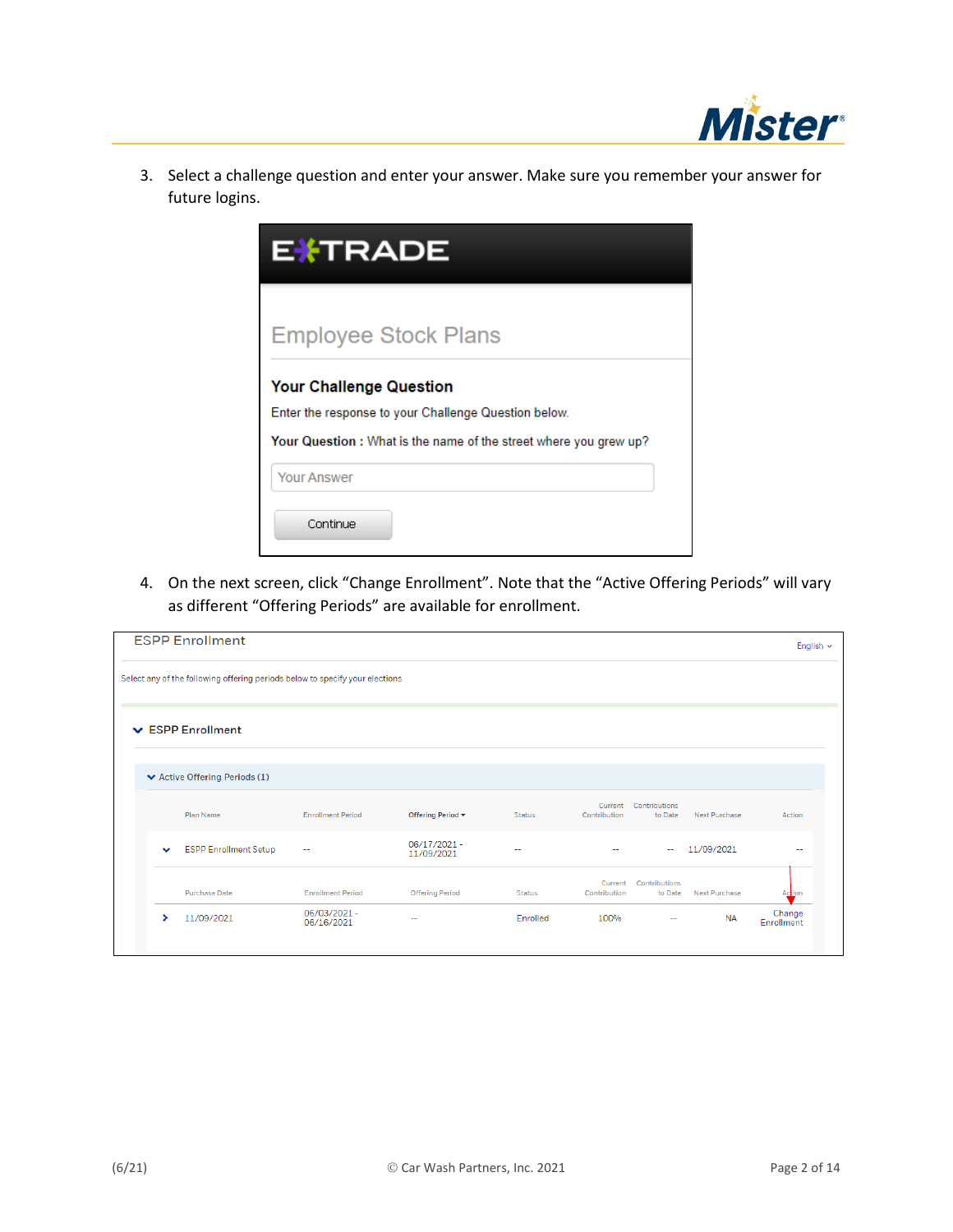

- 5. Do the following on the next screen:
	- o First, change "Set per pay period contribution percentage to" from 100 (the default) to the contribution percentage you are comfortable withholding from each paycheck. Note that you must select a whole number (no decimals) between 1 and 20.



o Click "Mister Car Wash Prospectus for ESPP" and read the prospectus.

| <b>ESPP Enrollment</b>                                                            |                                           |
|-----------------------------------------------------------------------------------|-------------------------------------------|
|                                                                                   | <b>Enrollment History</b>                 |
| Set per pay period contribution percentage to:<br>% (Between 1%<br>15<br>and 20%) | Plan Name<br><b>ESPP Enrollment Setup</b> |
| Suspend contributions                                                             | Offering Period<br>06/25/2021-11/09/2021  |
| Withdraw from plan                                                                | Last Day to Withdraw<br>10/25/2021        |
| Plan Acknowledgement (Note: You must open all documents)                          |                                           |
| Mister Car Wash Prospectus for ESPP                                               |                                           |

o Once you have done the above, click "Continue".

| <b>ESPP Enrollment</b>                                                            | <b>Enrollment History</b>                                                           |
|-----------------------------------------------------------------------------------|-------------------------------------------------------------------------------------|
| Set per pay period contribution percentage to:<br>% (Between 1%<br>15<br>and 20%) | Plan Name<br><b>ESPP Enrollment Setup</b>                                           |
| Suspend contributions                                                             | Offering Period<br>06/25/2021-11/09/2021                                            |
| Withdraw from plan                                                                | Last Day to Withdraw<br>10/25/2021                                                  |
| Plan Acknowledgement (Note: You must open all documents)                          |                                                                                     |
| Mister Car Wash Prospectus for ESPP                                               |                                                                                     |
| <b>Continue</b><br>Cancel                                                         | History<br>Action Da<br>Enrolled<br>06/24/2021<br>06/24/2<br>$01:05$ PM<br>12:00 AM |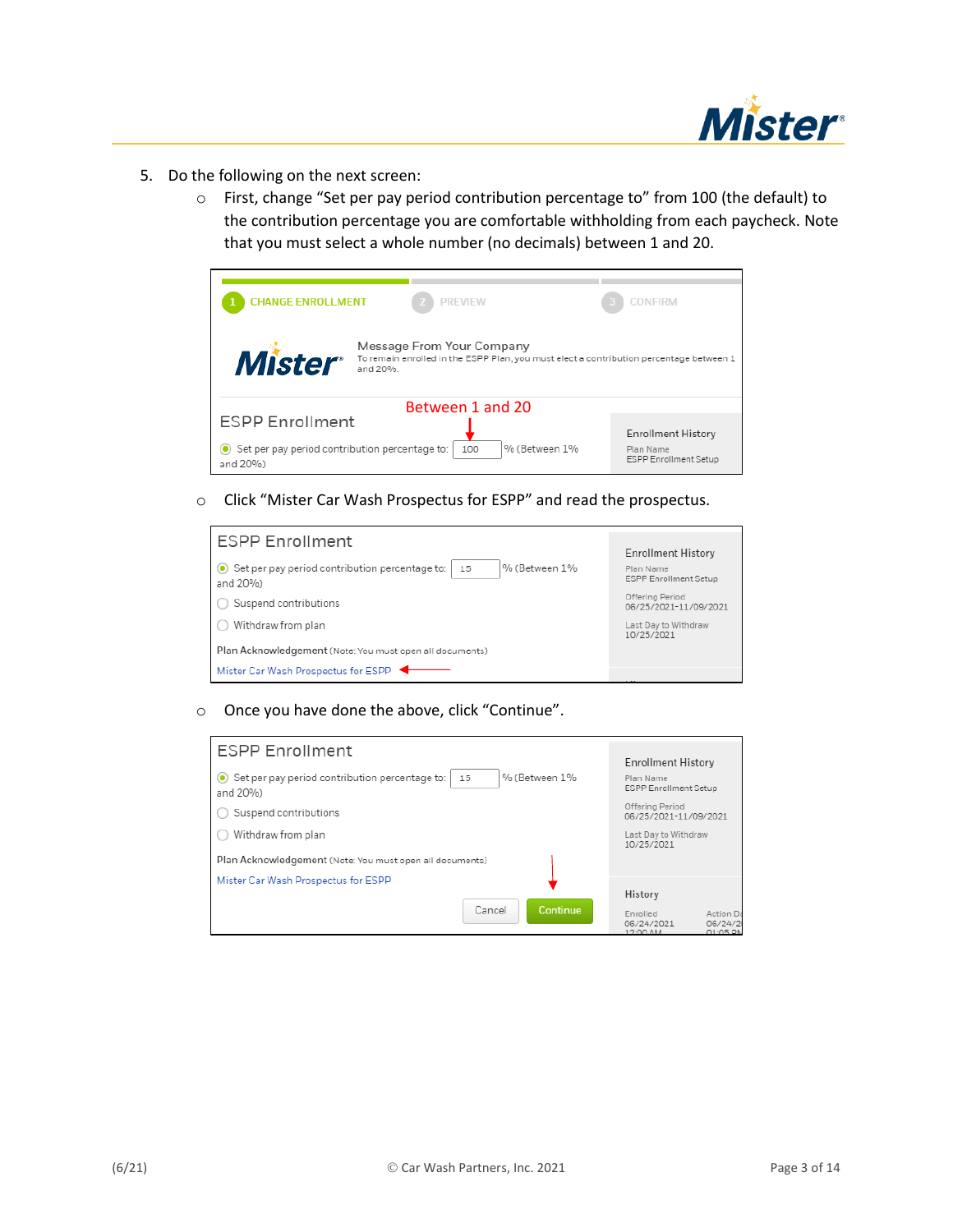

|                                                          |                | ×<br>the How does ESPP enrollment work?                                       |
|----------------------------------------------------------|----------------|-------------------------------------------------------------------------------|
| <b>CHANGE ENROLLMENT</b>                                 | <b>PREVIEW</b> | CONFIRM                                                                       |
| <b>Preview ESPP Enrollment</b>                           |                |                                                                               |
| Activity:<br>Contribution Percentage:<br>Enrolled<br>20% |                |                                                                               |
| Back                                                     |                | Continue<br>Cancel                                                            |
|                                                          | ►              | No email address on file<br>Send my confirmation to a different email address |

6. On the preview screen, click "Send my confirmation to a different email address" and enter your preferred email address.

7. Click "Continue" to continue with your election.

|                               |                                 | <b>है</b> How does ESPP enrollment work?                                        |
|-------------------------------|---------------------------------|---------------------------------------------------------------------------------|
| <b>CHANGE ENROLLMENT</b>      | <b>PREVIEW</b><br>2             | CONFIRM                                                                         |
|                               | <b>Preview ESPP Enrollment</b>  |                                                                                 |
| Activity:<br><b>DECREASED</b> | Contribution Percentage:<br>15% |                                                                                 |
| Back                          |                                 | Continue<br>Cancel<br>We'll send your confirmation to keith.pietrzak@etrade.com |
|                               |                                 | Send my confirmation to a different email address                               |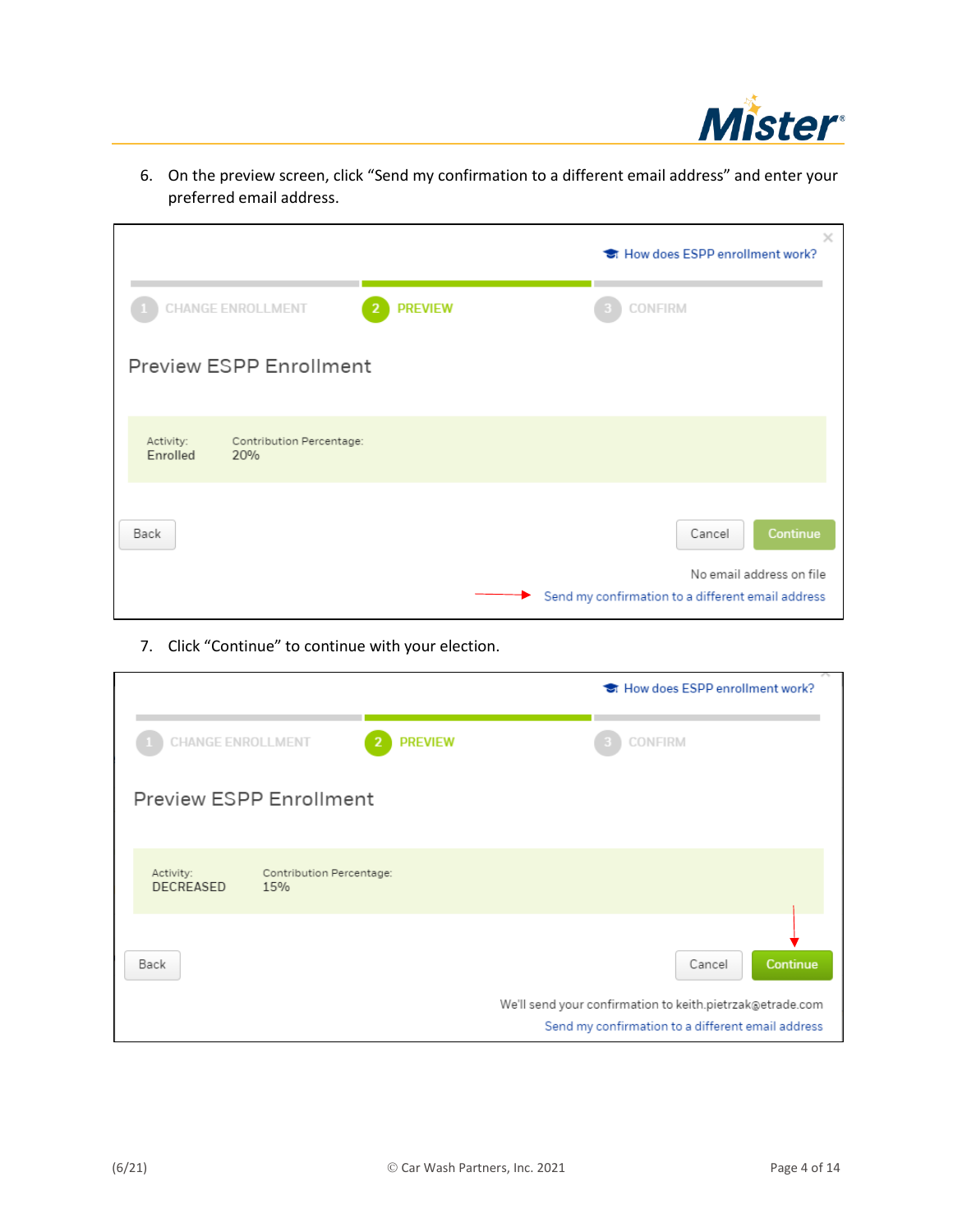

8. You will see a confirmation screen. Click "Done".

|                          |                                                    | <b>है</b> How does ESPP enrollment work? |
|--------------------------|----------------------------------------------------|------------------------------------------|
| <b>CHANGE ENROLLMENT</b> | <b>PREVIEW</b>                                     | <b>CONFIRM</b><br>3                      |
| Confirm ESPP Enrollment  |                                                    |                                          |
|                          | You have successfully changed your ESPP Enrollment |                                          |
|                          |                                                    | Done                                     |

9. You will return to the enrollment screen where you will see your new election. Your enrollment is complete, and you can close the page.

Your payroll deductions will begin on the first pay date following November 7<sup>th</sup>.

|              | <b>ESPP Enrollment</b>                                                       |                            |                           |               |                         |                                  |               | English $\sim$       |
|--------------|------------------------------------------------------------------------------|----------------------------|---------------------------|---------------|-------------------------|----------------------------------|---------------|----------------------|
|              | Select any of the following offering periods below to specify your elections |                            |                           |               |                         |                                  |               |                      |
|              | $\vee$ ESPP Enrollment                                                       |                            |                           |               |                         |                                  |               |                      |
|              | ▼ Active Offering Periods (1)                                                |                            |                           |               |                         |                                  |               |                      |
|              | Plan Name                                                                    | <b>Enrollment Period</b>   | Offering Period ▼         | <b>Status</b> | Current<br>Contribution | Contributions<br>to Date         | Next Purchase | Action               |
| $\checkmark$ | <b>ESPP Enrollment Setup</b>                                                 | $\overline{\phantom{a}}$   | 06/17/2021-<br>11/09/2021 | $\sim$        | --                      | -                                | 11/09/2021    | --                   |
|              | <b>Purchase Date</b>                                                         | <b>Enrollment Period</b>   | <b>Offering Period</b>    | <b>Status</b> | Contribution            | Current Contributions<br>to Date | Next Purchase | Action               |
| ×            | 11/09/2021                                                                   | 06/03/2021 -<br>06/16/2021 | $\sim$ $-$                | Enrolled      | 15%                     | $\sim$ $-$                       | <b>NA</b>     | Change<br>Enrollment |
|              |                                                                              |                            |                           |               |                         |                                  |               |                      |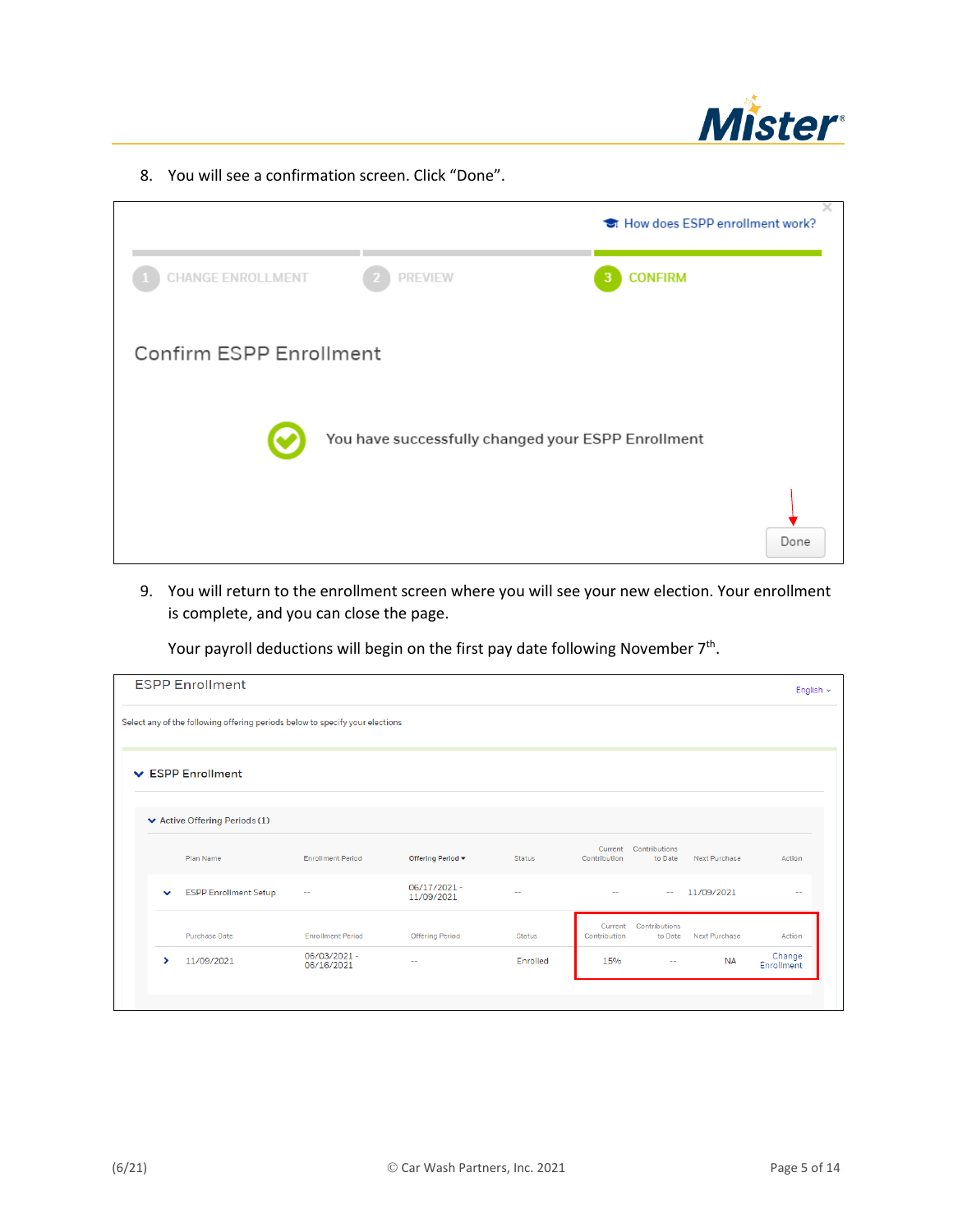

## PROCEDURE FOR CURRENTLY ENROLLED TEAM MEMBERS WHO **HAVE NOT ACTIVATED** THEIR ETRADE ACCOUNT

1. Go to the following web address: **etrade.com/enroll**



2. At the login screen, complete the fields according to the example below. Note that you will need to enter your 7-digit employee ID number as your "Employee ID". Once all fields are entered, including the character match field, click "Continue".

| <b>EXTRADE</b>                                                                                                                                                                                                                            | <b>EXTRADE</b>                                                                                                                                                                                                                            |
|-------------------------------------------------------------------------------------------------------------------------------------------------------------------------------------------------------------------------------------------|-------------------------------------------------------------------------------------------------------------------------------------------------------------------------------------------------------------------------------------------|
| <b>Employee Stock Plans</b>                                                                                                                                                                                                               | <b>Employee Stock Plans</b>                                                                                                                                                                                                               |
| Don't have a sign in? Start here.<br>Please enter the below information so we can confirm your<br>identity.<br>Company ticker symbol<br><b>Last Name</b><br><b>ID Type</b><br>Type the characters you see in the image below.<br>Continue | Don't have a sign in? Start here.<br>Please enter the below information so we can confirm your<br>identity.<br><b>MCW</b><br>Doe<br><b>Employee ID</b><br>1234567<br>Type the characters you see in the image below.<br>ixhst<br>Continue |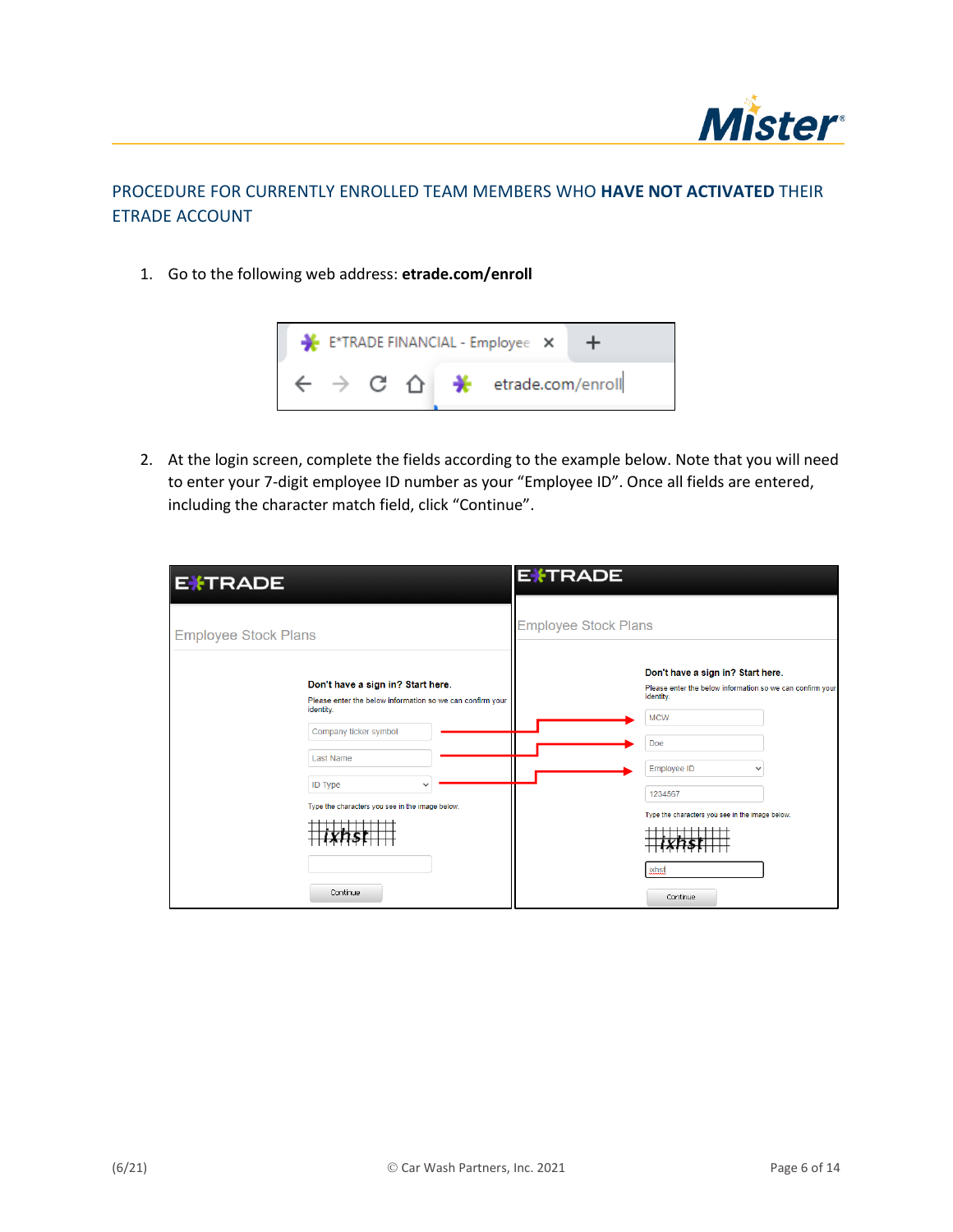

3. You will be asked to answer one of the challenge questions you set up during your initial enrollment. Enter your answer and select "continue".

| <b>EXTRADE</b>                                                   |
|------------------------------------------------------------------|
| <b>Employee Stock Plans</b>                                      |
| <b>Your Challenge Question</b>                                   |
| Enter the response to your Challenge Question below.             |
| Your Question: What is the name of the street where you grew up? |
| <b>Your Answer</b>                                               |
| Continue                                                         |

4. Select the "change enrollment" option to make changes to your current election.

|              | <b>EXTRADE</b>                                                               |                            | THIS IS A SECURE APPLICATION |               | CUSTOMER SERVICE 1-800-387-2331 |                          |                      | <b>Chat Now</b>      |
|--------------|------------------------------------------------------------------------------|----------------------------|------------------------------|---------------|---------------------------------|--------------------------|----------------------|----------------------|
|              |                                                                              |                            |                              |               |                                 |                          |                      |                      |
|              | <b>ESPP Enrollment</b>                                                       |                            |                              |               |                                 |                          |                      | English $\sim$       |
|              | Select any of the following offering periods below to specify your elections |                            |                              |               |                                 |                          |                      |                      |
|              |                                                                              |                            |                              |               |                                 |                          |                      |                      |
|              | $\vee$ ESPP Enrollment                                                       |                            |                              |               |                                 |                          |                      |                      |
|              | ▼ Active Offering Periods (1)                                                |                            |                              |               |                                 |                          |                      |                      |
|              |                                                                              |                            |                              |               |                                 |                          |                      |                      |
|              | Plan Name                                                                    | <b>Enrollment Period</b>   | Offering Period -            | <b>Status</b> | Current<br>Contribution         | Contributions<br>to Date | Next Purchase        | Action               |
| $\checkmark$ | <b>ESPP Enrollment Setup</b>                                                 | --                         | 06/25/2021 -<br>11/09/2021   | --            |                                 |                          | 11/09/2021           | $\sim$               |
|              | <b>Purchase Date</b>                                                         | <b>Enrollment Period</b>   | <b>Offering Period</b>       | <b>Status</b> | Current<br>Contribution         | Contributions<br>to Date | <b>Next Purchase</b> | Action               |
| ⋗            | 11/09/2021                                                                   | 06/24/2021 -<br>07/05/2021 | --                           | Enrolled      | 20%                             | --                       | <b>NA</b>            | Change<br>Enrollment |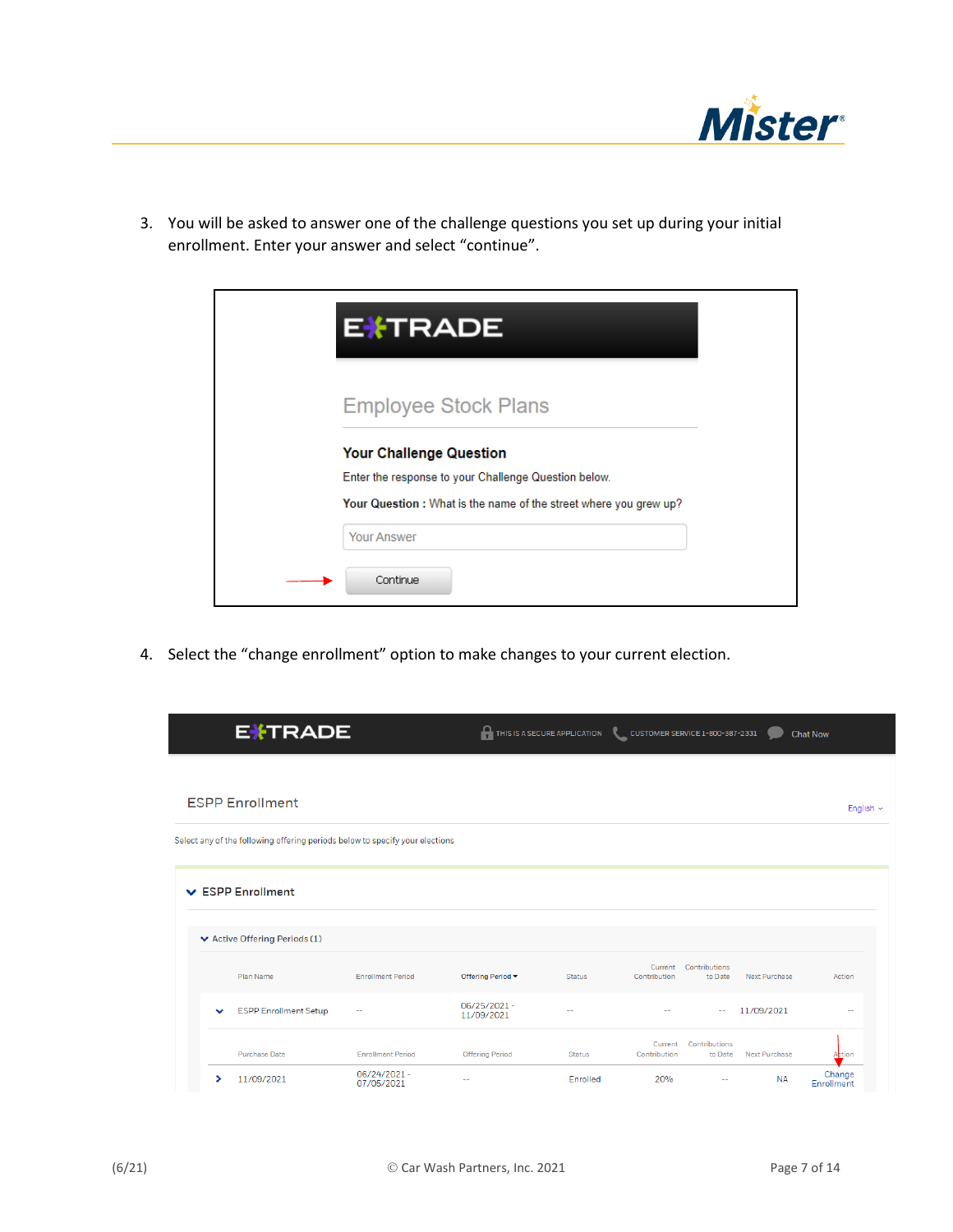

5. Increase or decrease your current percentage to the amount you want to contribute during the new "Offering Period". Note that you must select a whole number (no decimals) between 1 and 20. Select "complete" to make your change.



6. Select "continue".

| <b>ESPP Enrollment</b>                                                                       | <b>Enrollment History</b>                                                          |
|----------------------------------------------------------------------------------------------|------------------------------------------------------------------------------------|
| Set per pay period contribution percentage to:<br>% (Between 1%<br>15<br>$\circ$<br>and 20%) | Plan Name<br><b>ESPP Enrollment Setup</b>                                          |
| Suspend contributions                                                                        | Offering Period<br>06/25/2021-11/09/2021                                           |
| Withdraw from plan                                                                           | Last Day to Withdraw<br>10/25/2021                                                 |
| Plan Acknowledgement (Note: You must open all documents)                                     |                                                                                    |
| Mister Car Wash Prospectus for ESPP                                                          | History                                                                            |
| <b>Continue</b><br>Cancel                                                                    | Enrolled<br>Action Da<br>06/24/2021<br>06/24/2<br>01.05 P <sub>b</sub><br>12:00 AM |

7. Verify the change you made is correct and select "continue".

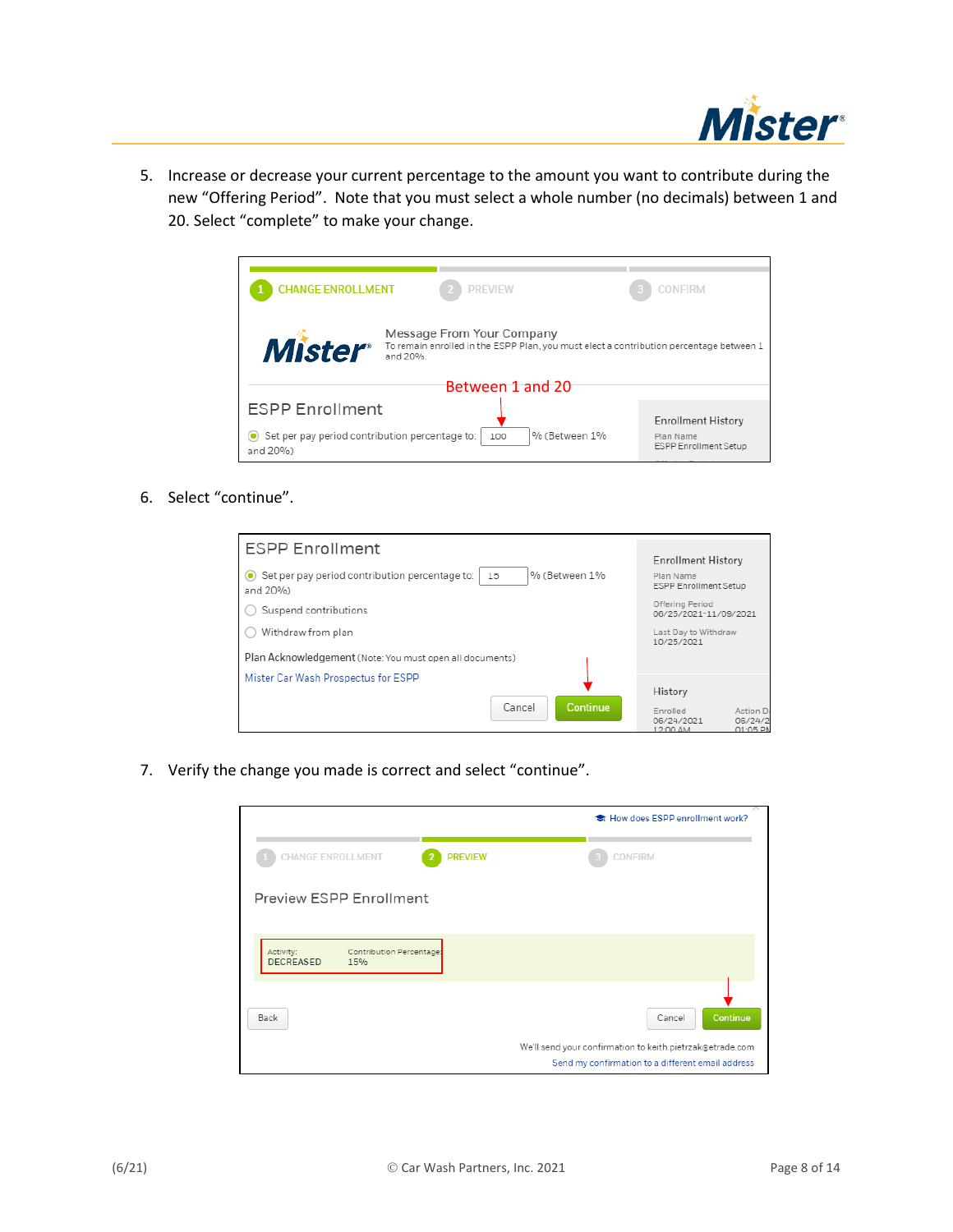

8. You will see a confirmation screen, click "done".

|                         |                                                    | <b>है</b> How does ESPP enrollment work? |
|-------------------------|----------------------------------------------------|------------------------------------------|
| CHANGE ENROLLMENT       | <b>PREVIEW</b>                                     | <b>CONFIRM</b><br>3                      |
| Confirm ESPP Enrollment |                                                    |                                          |
|                         | You have successfully changed your ESPP Enrollment |                                          |
|                         |                                                    | Done                                     |

9. Return to the enrollment screen where you will see your new election. Your enrollment is complete, and you can close the page.

Your payroll deductions will begin on the first pay date following November  $7<sup>th</sup>$ .

|              | <b>ESPP Enrollment</b>                                                       |                            |                           |               |                          |                                  |               | English $\sim$       |
|--------------|------------------------------------------------------------------------------|----------------------------|---------------------------|---------------|--------------------------|----------------------------------|---------------|----------------------|
|              | Select any of the following offering periods below to specify your elections |                            |                           |               |                          |                                  |               |                      |
|              | ▼ ESPP Enrollment                                                            |                            |                           |               |                          |                                  |               |                      |
|              | ↓ Active Offering Periods (1)                                                |                            |                           |               |                          |                                  |               |                      |
|              | Plan Name                                                                    | <b>Enrollment Period</b>   | Offering Period v         | <b>Status</b> | Contribution             | Current Contributions<br>to Date | Next Purchase | Action               |
| $\checkmark$ | <b>ESPP Enrollment Setup</b>                                                 | --                         | 06/17/2021-<br>11/09/2021 | $\sim$        | $\overline{\phantom{m}}$ | $\sim$                           | 11/09/2021    | --                   |
|              | <b>Purchase Date</b>                                                         | <b>Enrollment Period</b>   | <b>Offering Period</b>    | <b>Status</b> | Current<br>Contribution  | Contributions<br>to Date         | Next Purchase | Action               |
| ⋟            | 11/09/2021                                                                   | 06/03/2021 -<br>06/16/2021 | $\sim$ $-$                | Enrolled      | 15%                      | $\overline{a}$                   | <b>NA</b>     | Change<br>Enrollment |
|              |                                                                              |                            |                           |               |                          |                                  |               |                      |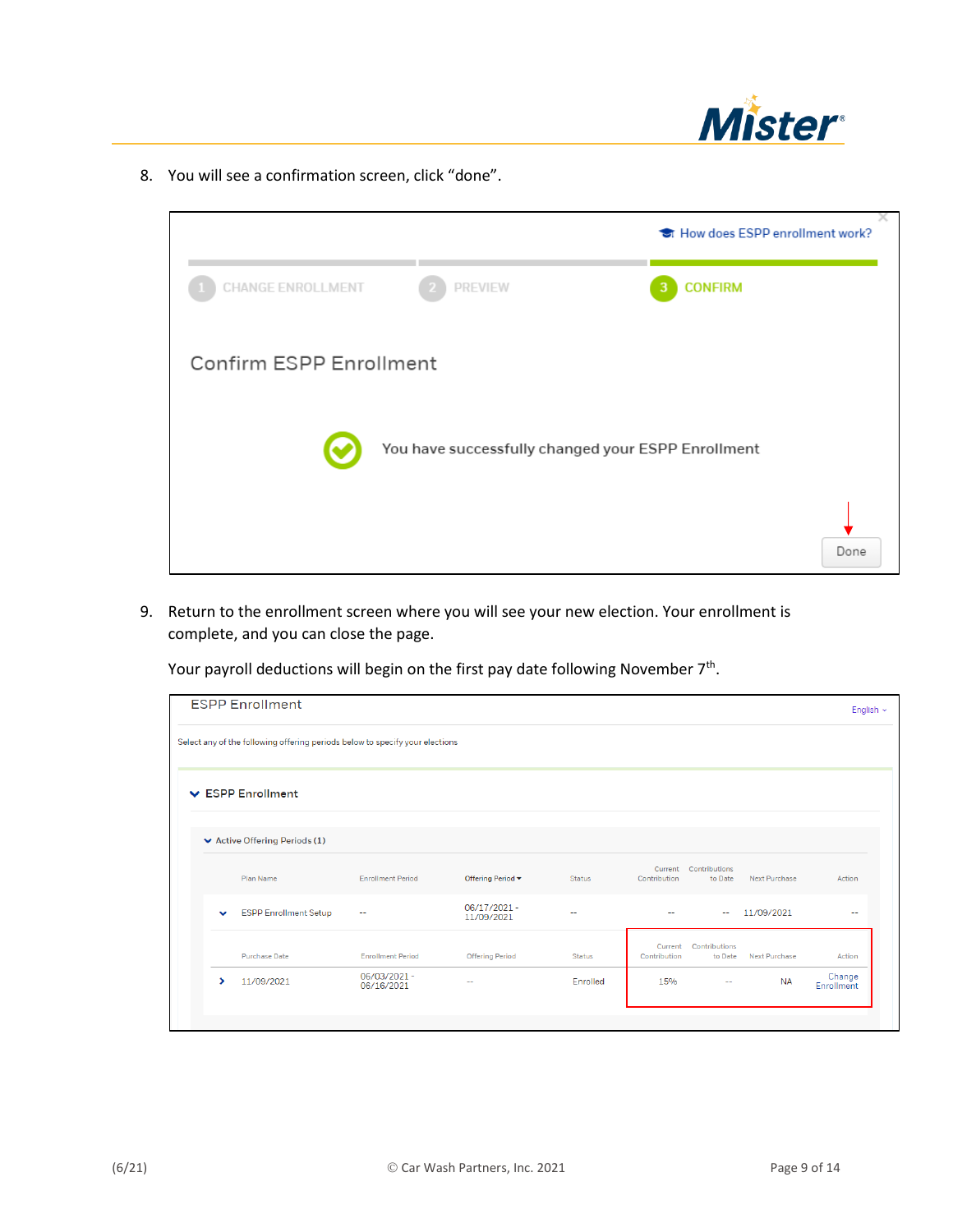

## PROCEDURE FOR CURRENTLY ENROLLED TEAM MEMBERS WHO **HAVE ACTIVATED** THEIR ETRADE ACCOUNT

1. Go to the following web address: **etrade.com/enroll**.



2. Click on the purple "Log on" button and enter your used ID and password.

| <b>EXTRADE</b>                   |                                                                                                                                                                                       | П       | THIS IS A SECURE APPLICATION                                                          | CALL US 1-800-838-0908 | CHAT ONLINE |
|----------------------------------|---------------------------------------------------------------------------------------------------------------------------------------------------------------------------------------|---------|---------------------------------------------------------------------------------------|------------------------|-------------|
| <b>Employee Stock Plans</b>      |                                                                                                                                                                                       |         |                                                                                       | English                |             |
| identify<br>Last Name<br>ID Type | Don't have a sign in? Start here.<br>Please enter the below information so we can confirm your<br>Company ticker symbol<br>rype the characters you see in the mage below.<br>Continue | Sign in | You can enroll or update your contributions by<br>logging on to etrade.com.<br>Log on |                        |             |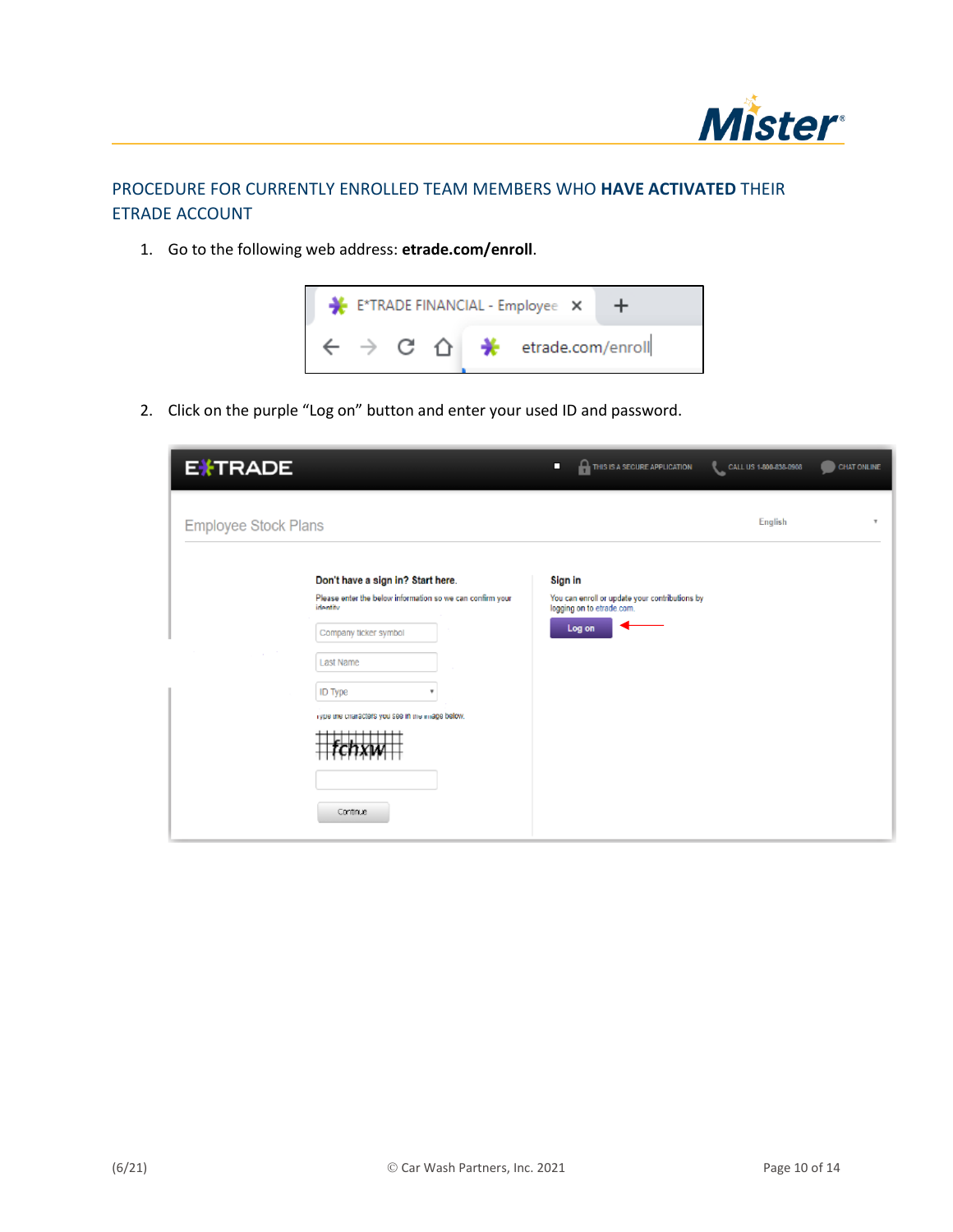

|  |  |  | 3. Navigate to "Plan Elections" under the "My Account" tab to make your enrollment elections. |
|--|--|--|-----------------------------------------------------------------------------------------------|
|  |  |  |                                                                                               |

|                                  | DOW 28,907.05 + 83.28 (0.29%)                                                 | NASDAQ 9,273.93 + 95.07 (1.04%)      |                                        | S&P500 3,288.13 + 22.78 (0.70%) | <b>US Markets Closed</b> |                                  | p<br>٠        | <b>Customer Service</b> Log Off                                         |  |
|----------------------------------|-------------------------------------------------------------------------------|--------------------------------------|----------------------------------------|---------------------------------|--------------------------|----------------------------------|---------------|-------------------------------------------------------------------------|--|
| E <del>X</del> TRADE             | <b>Accounts</b>                                                               | Trading<br><b>Research</b>           | Stock Plan                             |                                 |                          |                                  | Symbol        | Q<br>Keywords                                                           |  |
| Holdings<br><b>Overview</b>      | Sell<br>Exercise                                                              | My Account ~<br>Knowledge            | Tax Information ~                      | Orders                          |                          |                                  |               |                                                                         |  |
|                                  | My Stock Plan                                                                 |                                      |                                        |                                 |                          |                                  |               | C Last Refresh: January 13, 2020 4:34 PM ET                             |  |
| Stock Plan (XLF) -0116           | $\overline{\phantom{a}}$                                                      |                                      |                                        | <b>F</b> Quick Links ▼          | English =                | $USD -$                          |               | Review Your Action Items (2) ▼   © Help                                 |  |
| Total Account Value <sup>@</sup> | $$62,501.35 (+0.89\%)$                                                        | Current Account Value<br>\$32,885.35 | Potential Benefit Value<br>\$29,616.00 |                                 |                          | <b>DemoCorp</b>                  | <b>XLF</b>    | Symbol Last Price Today's Change<br>$$30.90 \triangle $ \$0.21 (+0.68%) |  |
| Overview                         |                                                                               | Holdings                             | Sell                                   | Exercise                        |                          | My Account                       |               | Knowledge                                                               |  |
|                                  | > Grant Acceptance                                                            |                                      |                                        |                                 |                          |                                  |               |                                                                         |  |
|                                  | <b>▽ ESPP Enrollment</b><br>$\blacktriangleright$ Active Offering Periods (1) |                                      |                                        |                                 |                          |                                  |               |                                                                         |  |
|                                  | Plan Name                                                                     | <b>Enrollment Period</b>             | Offering Period -                      | Status                          | Contribution             | Current Contributions<br>to Date | Next Purchase | Action                                                                  |  |
|                                  | Demo Employee Stock<br><b>Purchase Plan</b>                                   |                                      | 01/01/2019-<br>12/31/2020              | $\overline{a}$                  | $\overline{a}$           | View                             | 06/30/2020    | $\sim$                                                                  |  |
|                                  | <b>Purchase Date</b>                                                          | <b>Enrollment Period</b>             | Offering Period                        | Status                          | Current<br>Contribution  | Contributions<br>to Date         | Next Purchase | Action                                                                  |  |
| >                                | 06/30/2019                                                                    | 07/01/2018-<br>12/31/2018            | $\overline{a}$                         | Closed                          | $\overline{\phantom{a}}$ | View                             | 12/31/2019    |                                                                         |  |
| >                                | 12/31/2019                                                                    | 01/01/2019-<br>06/30/2019            | $\overline{\phantom{a}}$               | Closed                          | ٠.                       | View                             | 06/30/2020    | $\sim$                                                                  |  |
| ,                                | 06/30/2020                                                                    | 07/01/2019 -<br>12/31/2019           | --                                     | Closed                          | ц,                       | View                             | 12/31/2020    |                                                                         |  |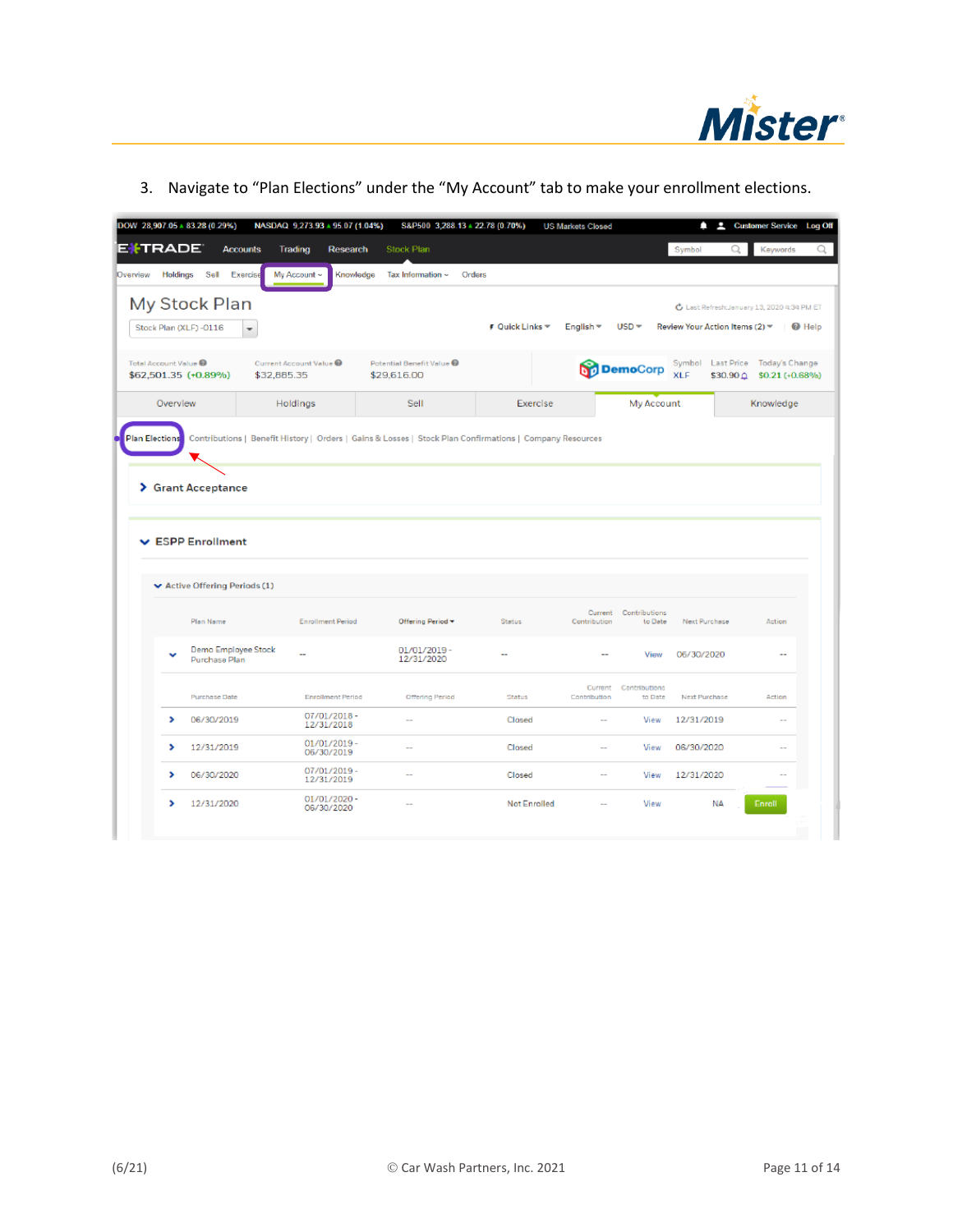

4. Select "Enroll".

|                                  | DOW 28,907.05 + 83.28 (0.29%)                                                 |                          | NASDAQ 9,273.93 + 95.07 (1.04%) |                 | S&P500 3,288.13 + 22.78 (0.70%)        |                        | <b>US Markets Closed</b> |                                  | ≏                                           | Customer Service Log Off |                                   |
|----------------------------------|-------------------------------------------------------------------------------|--------------------------|---------------------------------|-----------------|----------------------------------------|------------------------|--------------------------|----------------------------------|---------------------------------------------|--------------------------|-----------------------------------|
| E <sup>i</sup> trade             | <b>Accounts</b>                                                               |                          | Trading                         | <b>Research</b> | Stock Plan                             |                        |                          |                                  | Symbol                                      | Q                        | Keywords                          |
| <b>Overview</b>                  | Holdings Sell Exercise                                                        |                          | My Account ~                    | Knowledge       | Tax Information ~                      | Orders                 |                          |                                  |                                             |                          |                                   |
|                                  | My Stock Plan                                                                 |                          |                                 |                 |                                        |                        |                          |                                  | C Last Refresh: January 13, 2020 4:34 PM ET |                          |                                   |
| Stock Plan (XLF) -0116           |                                                                               | $\overline{\phantom{a}}$ |                                 |                 |                                        | <b>F</b> Quick Links ▼ | English $\equiv$         | $USD -$                          |                                             |                          |                                   |
| Total Account Value <sup>@</sup> | \$62,501.35 (+0.89%)                                                          | \$32,885.35              | Current Account Value           |                 | Potential Benefit Value<br>\$29,616.00 |                        |                          | DemoCorp                         | Symbol Last Price<br><b>XLF</b>             | \$30.90 $\triangle$      | Today's Change<br>\$0.21 (+0.68%) |
| Overview                         |                                                                               |                          | Holdings                        |                 | Sell                                   | Exercise               |                          | My Account                       |                                             |                          | Knowledge                         |
|                                  | > Grant Acceptance                                                            |                          |                                 |                 |                                        |                        |                          |                                  |                                             |                          |                                   |
|                                  | <b>▽ ESPP Enrollment</b><br>$\blacktriangleright$ Active Offering Periods (1) |                          |                                 |                 |                                        |                        |                          |                                  |                                             |                          |                                   |
|                                  | Plan Name                                                                     |                          | <b>Enrollment Period</b>        |                 | Offering Period -                      | <b>Status</b>          | Contribution             | Current Contributions<br>to Date | Next Purchase                               |                          | Action                            |
| v                                | Demo Employee Stock<br><b>Purchase Plan</b>                                   |                          | $\sim$                          |                 | 01/01/2019-<br>12/31/2020              | --                     | --                       | View                             | 06/30/2020                                  |                          | $\sim$                            |
|                                  | <b>Purchase Date</b>                                                          |                          | <b>Enrollment Period</b>        |                 | Offering Period                        | Status                 | Current<br>Contribution  | Contributions<br>to Date         | Next Purchase                               |                          | Action                            |
| >                                | 06/30/2019                                                                    |                          | 07/01/2018-<br>12/31/2018       |                 | $\overline{\phantom{a}}$               | Closed                 | $\overline{a}$           | View                             | 12/31/2019                                  |                          |                                   |
| >                                | 12/31/2019                                                                    |                          | 01/01/2019-<br>06/30/2019       |                 | $\sim$                                 | Closed                 | $\sim$                   | View                             | 06/30/2020                                  |                          | $\sim$                            |
| >                                | 06/30/2020                                                                    |                          | 07/01/2019 -<br>12/31/2019      |                 | $\overline{\phantom{a}}$               | Closed                 | $\overline{a}$           | View                             | 12/31/2020                                  |                          |                                   |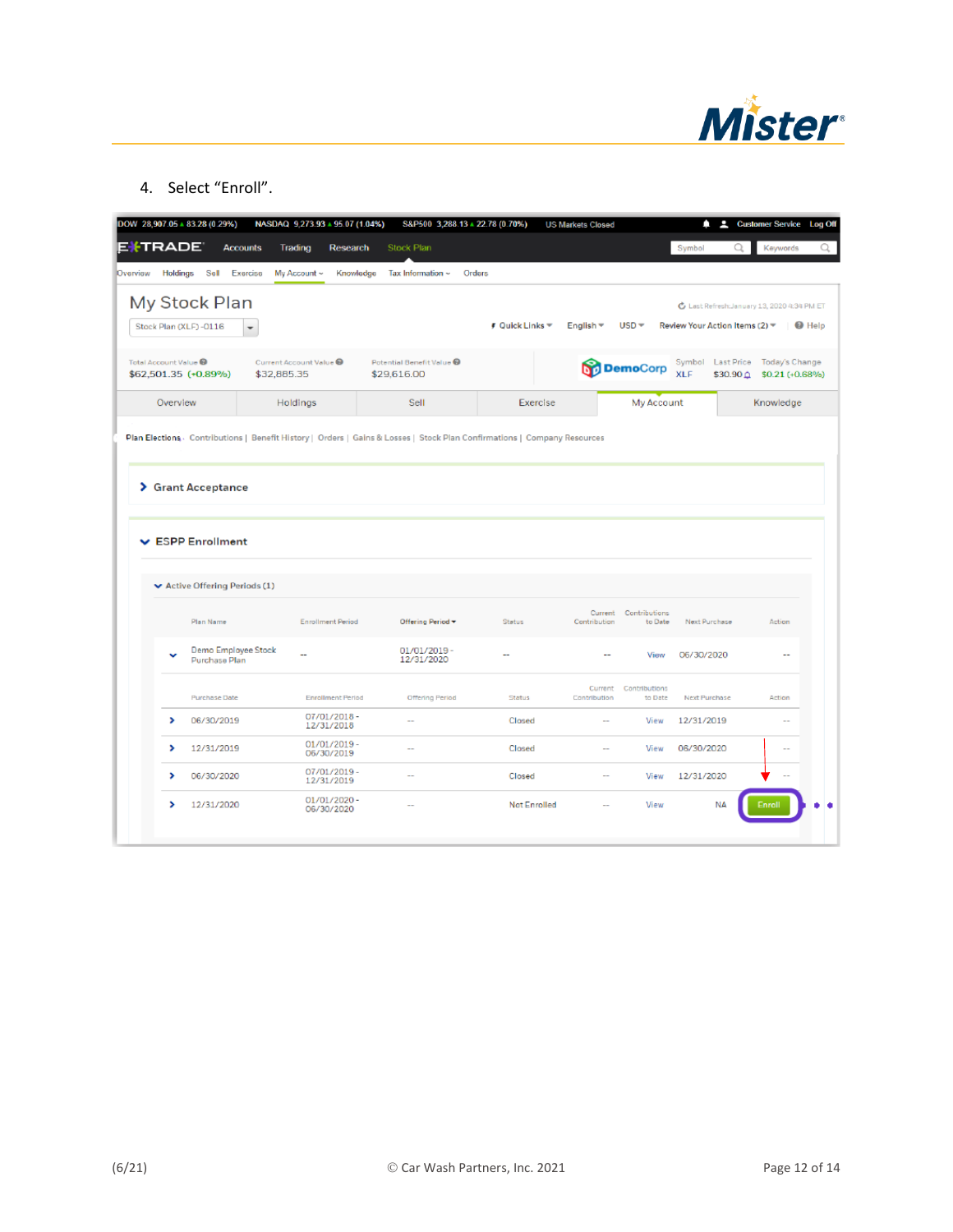

5. Increase or decrease your current percentage to the amount you want to contribute during the new "Offering Period". Note that you must select a whole number (no decimals) between 1 and 20. Select "continue" to make your change.

| <b>ESPP Enrollment</b>                                           |                 | <b>Enrollment History</b>                     |                                  |
|------------------------------------------------------------------|-----------------|-----------------------------------------------|----------------------------------|
| Set per pay period contribution percentage to:<br>15<br>and 20%) | % (Between 1%   | Plan Name<br><b>ESPP Enrollment Setup</b>     |                                  |
| Suspend contributions                                            |                 | Offering Period<br>06/25/2021-11/09/2021      |                                  |
| Withdraw from plan<br>Between 1 and 20                           |                 | Last Day to Withdraw<br>10/25/2021            |                                  |
| Plan Acknowledgement (Note: You must open all documents)         |                 |                                               |                                  |
| Mister Car Wash Prospectus for ESPP                              |                 |                                               |                                  |
| Cancel                                                           | <b>Continue</b> | History<br>Enrolled<br>06/24/2021<br>12:00 AM | Action Da<br>06/24/2<br>01:05 PN |

6. Select "continue".

| <b>ESPP Enrollment</b>                                                            | <b>Enrollment History</b>                                                     |
|-----------------------------------------------------------------------------------|-------------------------------------------------------------------------------|
| Set per pay period contribution percentage to:<br>% (Between 1%<br>15<br>and 20%) | Plan Name<br><b>ESPP Enrollment Setup</b>                                     |
| Suspend contributions                                                             | Offering Period<br>06/25/2021-11/09/2021                                      |
| Withdraw from plan                                                                | Last Day to Withdraw<br>10/25/2021                                            |
| Plan Acknowledgement (Note: You must open all documents)                          |                                                                               |
| Mister Car Wash Prospectus for ESPP                                               | History                                                                       |
| Cancel<br>Continue                                                                | Action Da<br>Enrolled<br>06/24/2021<br>06/24/2<br>$0.1 - 0.5$ Dk.<br>10.00.11 |

7. Verify the change is correct and select "Continue".

|                                                                  | the How does ESPP enrollment work?                                                                                                   |
|------------------------------------------------------------------|--------------------------------------------------------------------------------------------------------------------------------------|
| <b>PREVIEW</b><br><b>CHANGE ENROLLMENT</b>                       | CONFIRM                                                                                                                              |
| Preview ESPP Enrollment                                          |                                                                                                                                      |
| Activity:<br>Contribution Percentage:<br><b>DECREASED</b><br>15% |                                                                                                                                      |
| Back                                                             | Continue<br>Cancel<br>We'll send your confirmation to keith.pietrzak@etrade.com<br>Send my confirmation to a different email address |